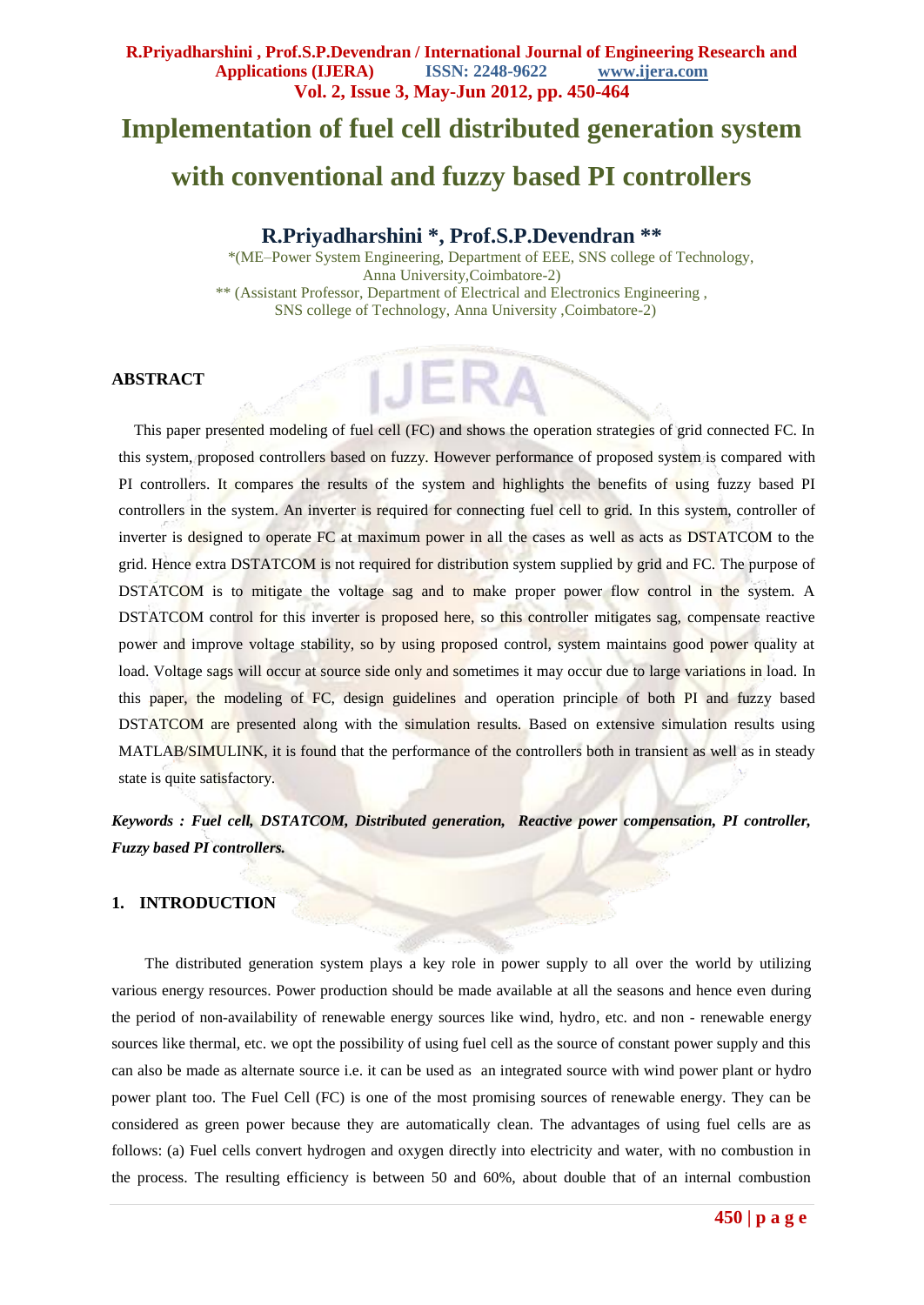engine. (b) Fuel cells are clean. If hydrogen is the fuel, there are no pollutant emissions from a fuel cell itself, only the production of pure water. (c) Fuel cells are quiet. A fuel cell itself has no moving parts, although a fuel cell system may have pumps and fans. As a result, electrical power is produced relatively silently. (d) Fuel cells are modular. That is, fuel cells of varying sizes can be stacked together to meet a required power demand. As mentioned earlier, fuel cell systems can provide power over a large range, from a few watts to megawatts. (e) Fuel cells are environmentally safe. They produce no hazardous waste products, and their only by-product is water (or water and carbon dioxide in the case of methanol cells).Fuel cells may give us the opportunity to provide the world with sustainable electrical power. However, the power thus produced by fuel cell can be used effectively by DSTATCOM which helps in proper power flow control and mitigation of voltage sags and maintains power quality at load (i.e., Point of Common Coupling (PCC)).

### **2. SYSTEM OVERVIEW**

The distributed generation system comprises of the fuel cell as source of power supply in this paper. The fuel cell operates at a voltage level of 410V and which gets boosted up to 710 V by DC-DC boost converter and then fed into IGBT based inverter. The DC link voltage controller controls the pulse fed to DC –DC converter as shown in Fig 1.From the inverter , the output voltage obtained as 444 V AC is checked at the PCC for any voltage disturbances or if there is any need for power flow control by using the current regulator and power regulators. Based upon the requirements of proper control in power and voltage, the regulator operates and and provides better voltage and power supply.



Fig 1:Block diagram of the system with DSTATCOM

### **3. DSTATCOM**

The D-STATCOM is a three-phase and shunt connected power electronics based device. It is connected near the load at the distribution systems. The major components of a D-STATCOM are shown in Fig. 2. It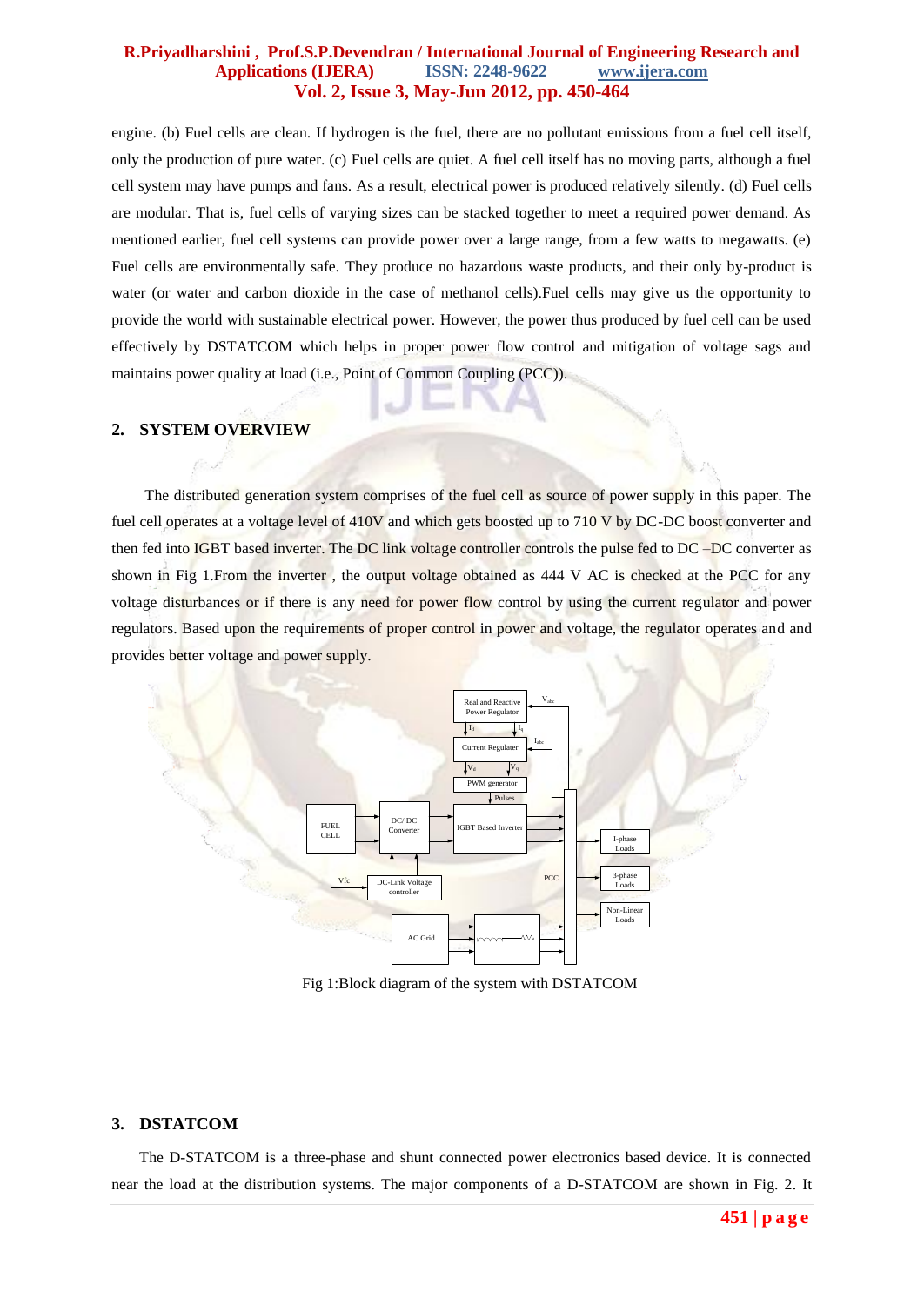consists of a dc capacitor (or sometimes DC source, i.e. battery), three-phase inverter (IGBT, thyristor) module, ac filter, coupling transformer and a control strategy. The basic electronic block of the DSTATCOM is the voltage-sourced inverter that converts an input dc voltage into a three-phase output voltage at fundamental frequency.



Fig.2.block diagram of DSTATCOM

The performance of the DSTATCOM depends on the control algorithm i.e. the extraction of the current components. For this purpose there are many control schemes which are reported in the literature and some of these are instantaneous reactive power (IRP) theory, instantaneous compensation, instantaneous symmetrical components, synchronous reference frame (SRF) theory, computation based on per phase basis, and scheme based on neural network. Among these control schemes instantaneous reactive power theory and synchronous rotating reference frame are most widely used. This paper focuses on the compensating the voltage sag, swells and momentary interruptions. The dynamic performance is analyzed and verified through simulation. It is a custom power device which is gaining a fast publicity during these days due to its exceptional features like it provides fast response, suitable for dynamic load response or voltage regulation and automation needs, Both leading and lagging VARS can be provided, to correct voltage surges or sags caused by reactive power demands DSTATCOM can be applied on wide range of distribution and transmission voltage, overload capability of this provides reserve energy for transients.

Basic operating principle of a DSATCOM is similar to that of synchronous machine. The synchronous machine will provide lagging current when under excited and leading current when over excited.

DSTATCOM can generate and absorb reactive power similar to that of synchronous machine and it can also exchange real power if provided with an external device DC source.

- 1)Exchange of reactive power:- if the output voltage of the voltage source converter is greater than the system voltage then the DSATCOM will act as capacitor and generate reactive power(i.e.. provide lagging current to the system)
- 2)Exchange of real power: as the switching devices are not loss less there is a need for the DC capacitor to provide the required real power to the switches. Hence there is a need for real power exchange with an AC system to make the capacitor voltage constant in case of direct voltage control. There is also a real power exchange with the AC system if DSTATCOM id provided with an external DC source to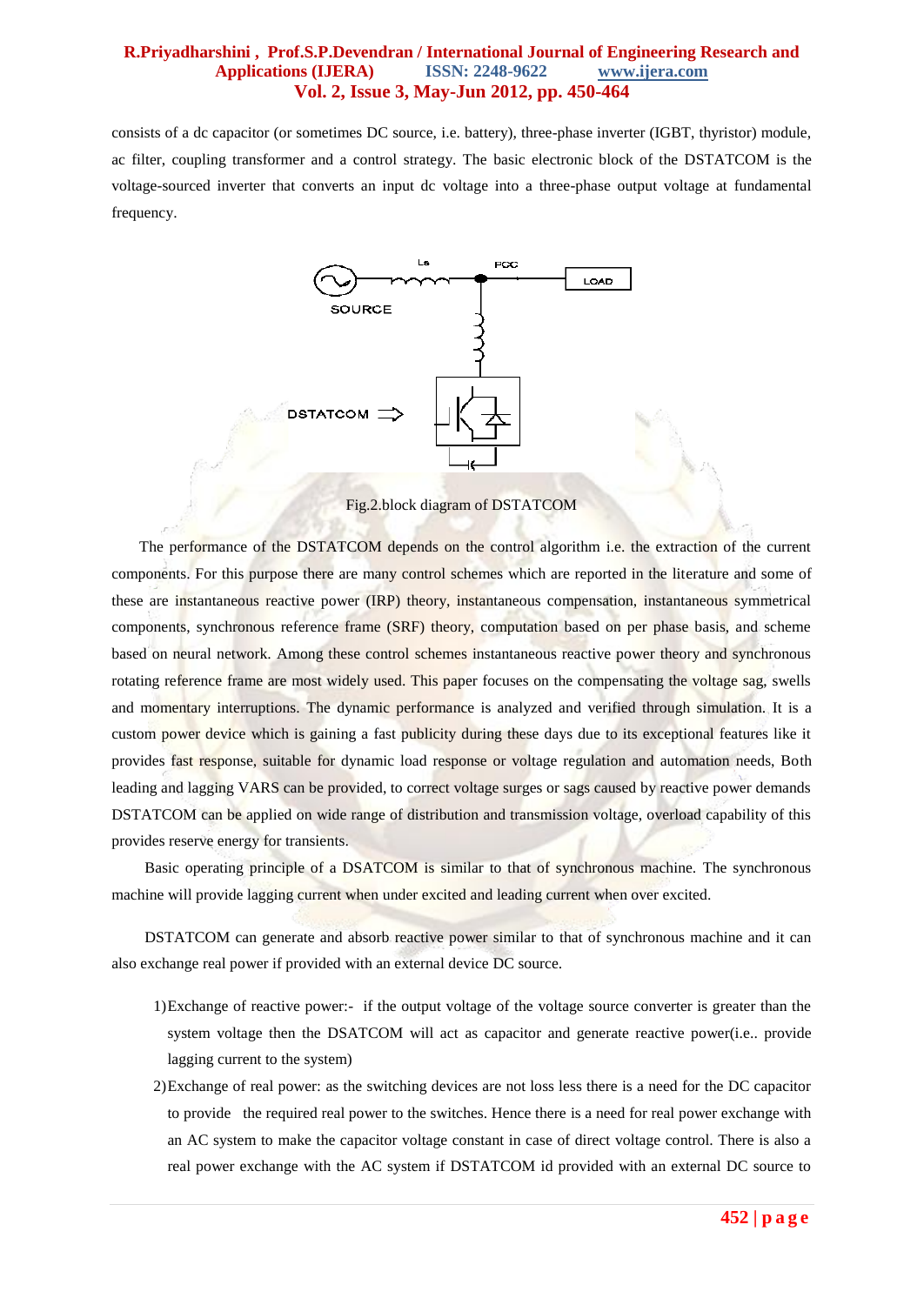regulate the voltage incase of very low voltage in the distribution system or in case of faults. And if the VSC output voltage leads the system voltage then the real power from the capacitor or the DC source will be supplied to the AC system to regulate the system voltage to the =1p.u or to make the capacitor voltage constant.

Hence the exchange of real power and reactive power of the voltage source converter with AC system is the major required phenomenon for the regulation in the transmission as well as in the distribution system. For reactive power compensation, DSTATCOM provides reactive power as needed by the load and therefore the source current remains at unity power factor (UPF). Since only real power is being supplied by the source, load balancing is achieved by making the source reference current balanced. The reference source current used to decide the switching of the DSTATCOM has real fundamental frequency component of the load current which is being extracted by these techniques.

A STATCOM at the transmission level handles only fundamental reactive power and provides voltage support while as a DSTATCOM is employed at the distribution level or at the load end for power factor improvement and voltage regulation. DSTATCOM can be one of the viable alternatives to SVC in a distribution network. Additionally, a DSTATCOM can also behave as a shunt active filter, to eliminate unbalance or distortions in the source current or the supply voltage as per the IEEE-519 standard limits. Since a DSTATCOM is such a multifunctional device, the main objective of any control algorithm should be to make it flexible and easy to implement in addition to exploiting its multi functionality to the maximum.

The main objective of any compensation scheme is that it should have a fast response, flexible and easy to implement. The control algorithms of a DSTATCOM are mainly implemented in the following steps:

- Measurements of system voltages and current and
- signal conditioning
- Calculation of compensating signals
- Generation of firing angles of switching devices

Generation of proper PWM firing is the most important part of DSTATCOM control and has a great impact on the compensation objectives, transient as well as steady state performance. Since a DSTATCOM shares many concepts to that of a STATCOM at transmission level, a few control algorithms have been directly implemented to a DSTATCOM, incorporating Pulse Width Modulation (PWM) switching, rather than Fundamental Frequency switching (FFS) methods. This project makes attempt to compare the following schemes of a DSTATCOM for reactive power compensation and power factor correction based on:

- 1. Phase Shift Control
- 2. Decoupled Current Control (p-q theory)
- 3. Regulation of ac bus and dc link voltage
- 4. Synchronous Reference Frame (SRF) Method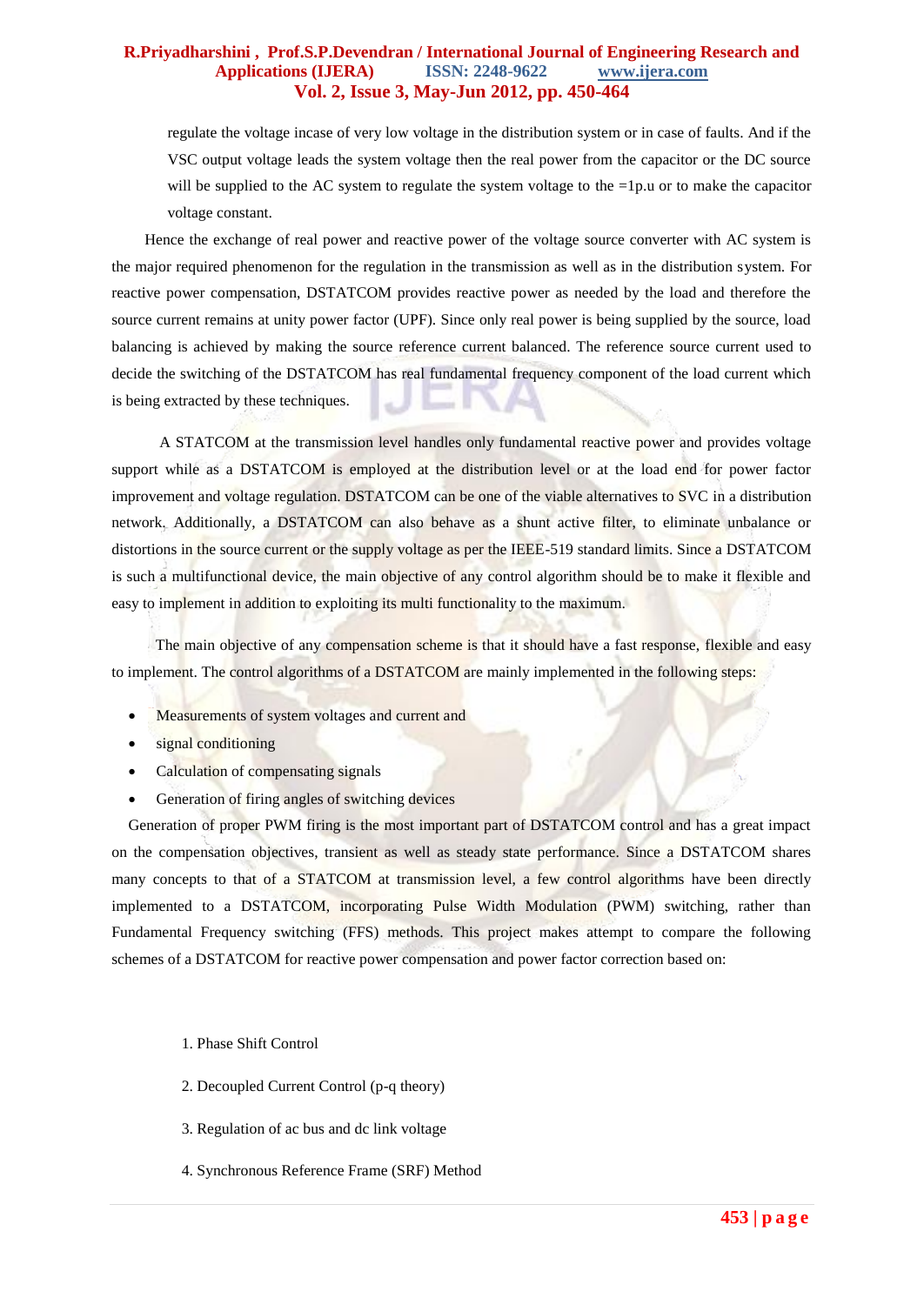5. Adaline Based Control Algorithm (in this paper we are not discussing about this controller)

The performance of DSTATCOM with different control schemes have been tested through digital simulations with the different system parameters. The switch on time of the DSTATCOM and the load change time are also mentioned.

### **Phase Shift Control**

In this control algorithm the voltage regulation is achieved in a DSTATCOM by the measurement of the rms voltage at the load point and no reactive power measurements are required. Fig.3 shows the block diagram of the implemented scheme. m



Fig.3. Block diagram of phase shift control

Sinusoidal PWM technique is used which is simple and gives a good response. The error signal obtained by comparing the measured system rms voltage and the reference voltage, is fed to a PI controller which generates the angle which decides the necessary phase shift between the output voltage of the VSC and the AC terminal voltage. This angle is summed with the phase angle of the balanced supply voltages, assumed to be equally spaced at 120 degrees, to produce the desired synchronizing signal required to operate the PWM generator. In this algorithm the D.C. voltage is maintained constant using a separate dc source.

#### **Decoupled Current Control p-q theory**

This algorithm requires the measurement of instantaneous values of three phase voltage and current. Fig.4. shows the block diagram representation of the control scheme. The compensation is achieved by the control of id and iq. Using the definition of the instantaneous reactive power theory for a balanced three phase three wire system, the quadrature component of the voltage is always zero, the real (p) and the reactive power (q) injected into the system by the DSTATCOM can be expressed under the dq reference frame as:

$$
\begin{array}{c} p = \mathbf{v}_d \, \mathbf{i}_d + \mathbf{v}_q \, \mathbf{i}_q \\ q = \mathbf{v}_q \, \mathbf{i}_d - \mathbf{v}_d \, \mathbf{i}_q \end{array}
$$

Since vq=0, id and iq completely describe the instantaneous value of real and reactive powers produced by the DSTATCOM when the system voltage remains constant. Therefore the instantaneous three phase current measured is transformed by abc to dqo transformation. The decoupled d-axis component id and q axis component iq are regulated by two separate PI regulators. The instantaneous id reference and the instantaneous iq reference are obtained by the control of the dc voltage and the ac terminal voltage measured. Thus,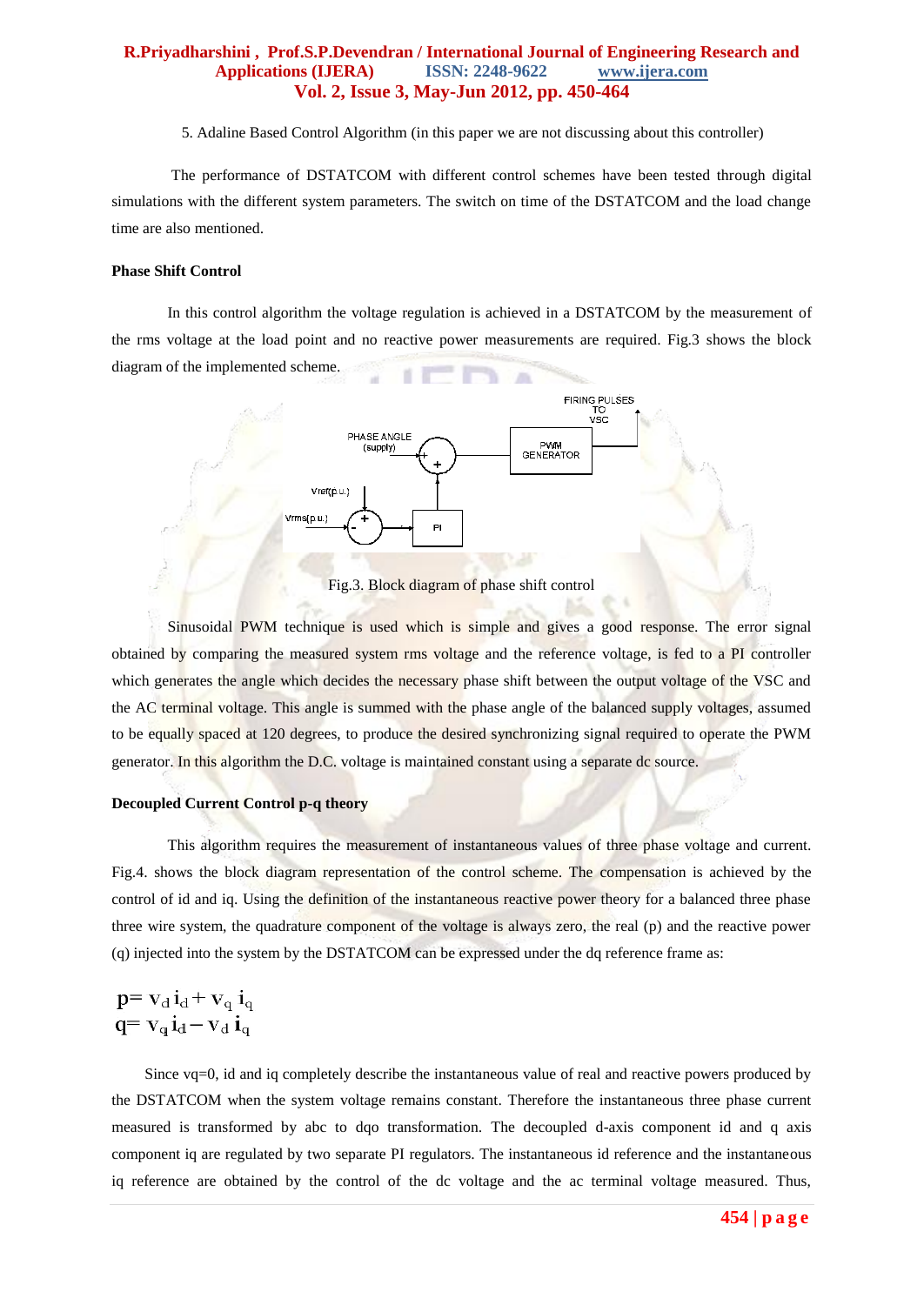instantaneous current tracking control is achieved using four PI regulators. A Phase Locked Loop (PLL) is used to synchronize the control loop to the ac supply so as to operate in the abc to dqo reference frame. The instantaneous active and reactive powers p and q can be decomposed into an average and an oscillatory component.

$$
p=\overset{\_}{p}+\overset{\_}{p}\quad \text{and}\quad q=\overset{\_}{q}+\overset{\_}{q}
$$

\_

Where  $\overline{P}$  and q are the average part and  $\overline{P}$  and  $\overline{q}$  are oscillatory part of real and reactive instantaneous powers. The compensating currents are calculated to compensate the instantaneous reactive power and the oscillatory component of the instantaneous active power. In this case the source transmits only the nonoscillating component of active power.

~

~

Therefore the reference source currents  $\vec{l}$ <sup>\*</sup>  $\alpha$  and  $\boldsymbol{i}^*$  $\beta$  in α-β coordinate are expressed as:

$$
\begin{bmatrix} \vec{i}_{sa} \\ \vec{i}_{s\beta} \end{bmatrix} = \frac{1}{\Delta} \begin{bmatrix} \mathcal{V}_{\alpha} & -\mathcal{V}_{\beta} \\ \mathcal{V}_{\beta} & \mathcal{V}_{\alpha} \end{bmatrix} \begin{bmatrix} - \\ \mathcal{P} \\ 0 \end{bmatrix}
$$

These currents can be transformed in a-b-c quantities to find the reference currents in a-b-c coordinate.

$$
\begin{bmatrix} \vec{t}_{sa} \\ \vec{t}_{sb} \\ \vec{t}_{sc} \end{bmatrix} = \sqrt{\frac{2}{3}} \begin{bmatrix} 1/2 & 1 & 0 \\ 1/2 & -1/2 & \sqrt{3}/2 \\ 1/2 & -1/2 & -\sqrt{3}/2 \end{bmatrix} \begin{bmatrix} \vec{t}_{o} \\ \vec{t}_{a} \\ \vec{t}_{s} \end{bmatrix}
$$

Where  $\hat{i}_{\text{o}}$  is the zero sequence components which is zero in 3-phase 3-wire system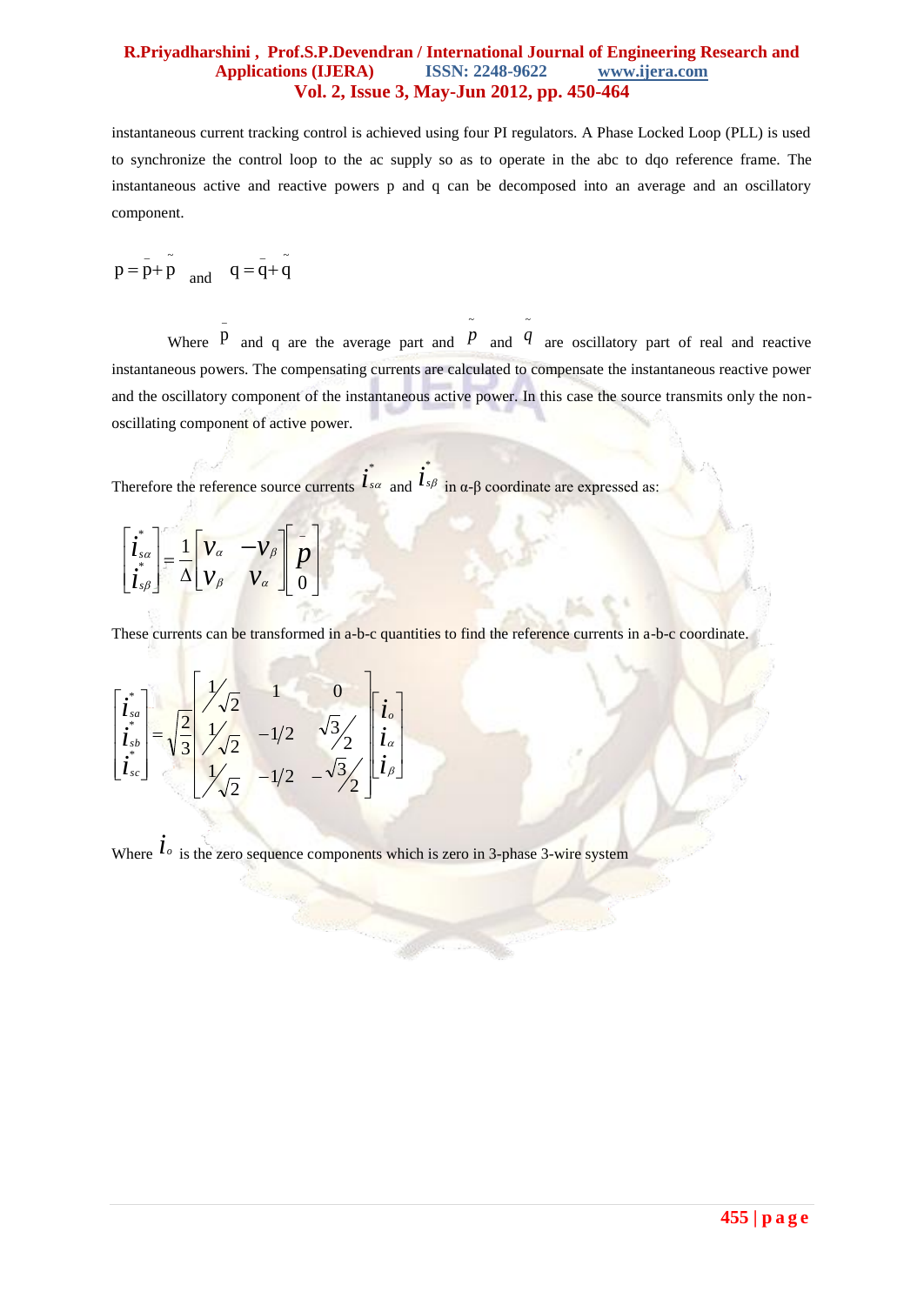

Fig.4. block diagram of decoupled theory based control of DSTATCOM

### **Synchronous rotating frame theory**

The synchronous reference frame theory is based on the transformation of the currents in synchronously rotating d-q frame. Fig.6 explains the basic building blocks of the theory. If θ is the transformation angle, then the currents transformation from  $\alpha$ -β to d-q frame is defined as:

$$
\begin{bmatrix} \boldsymbol{i}_d \\ \boldsymbol{i}_q \end{bmatrix} = \begin{bmatrix} \cos \theta & \sin \theta \\ -\sin \theta & \cos \theta \end{bmatrix} \begin{bmatrix} \boldsymbol{i}_\alpha \\ \boldsymbol{i}_\beta \end{bmatrix}
$$



Fig.5. block diagram for synchronous frame theory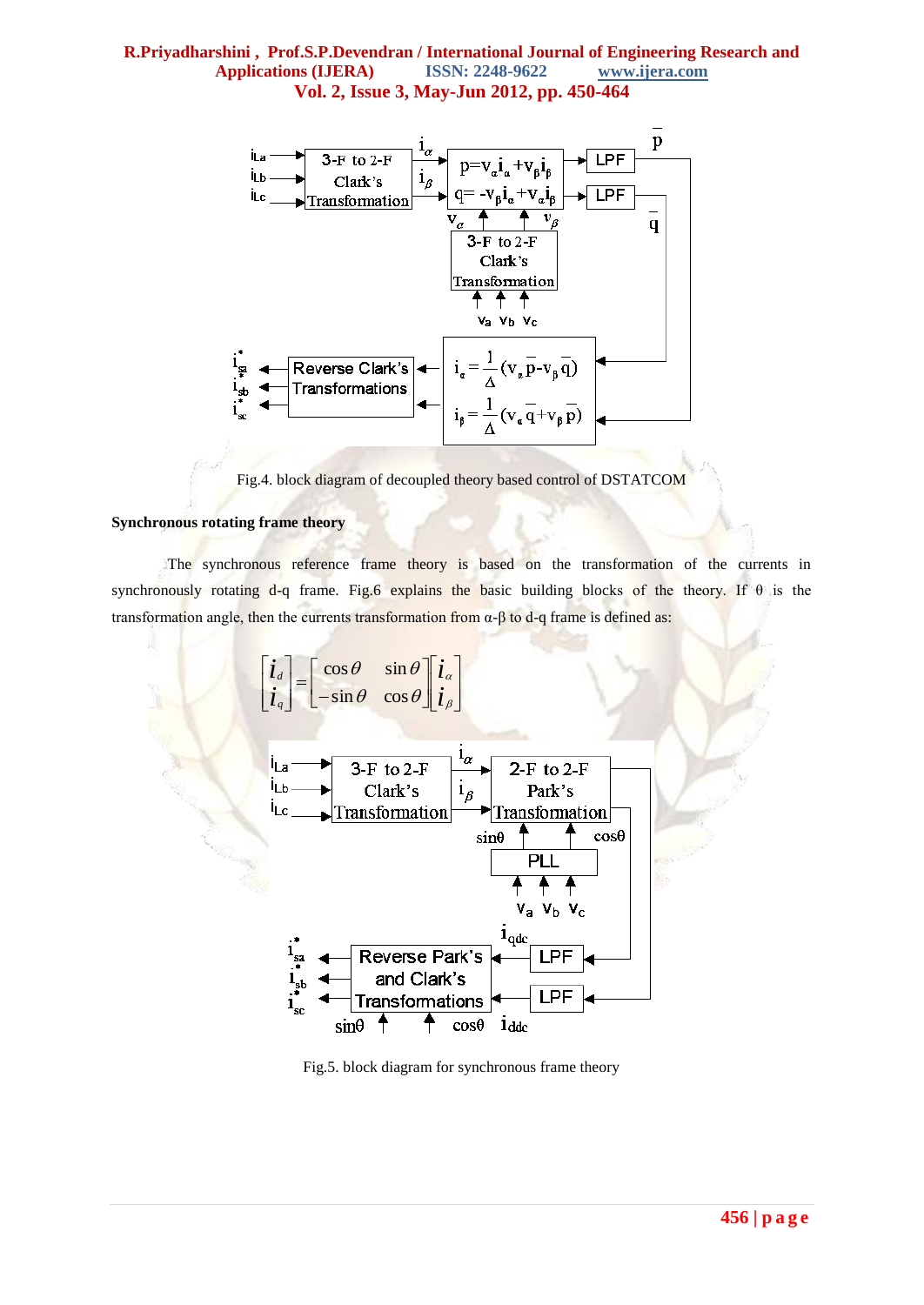α-β frame as shown below:

| $\big  \textit{\textbf{i}}_{\textit{adc}} \big $             |  | $\cos \theta$   | $\sin\theta\ \ \ \boldsymbol{\dot{ l}}_{ddc}\ $ |  |
|--------------------------------------------------------------|--|-----------------|-------------------------------------------------|--|
| $\mid \boldsymbol{i}_{\scriptscriptstyle\mathcal{B}dc} \mid$ |  | $- \sin \theta$ | $\cos\theta\,\ \,\boldsymbol{\dot{ l}}_{qdc}\ $ |  |

From here the transformation can be made to obtain three phase reference currents in a-b-c coordinates using. The reactive power compensation can also be provided by keeping iq component zero for calculating reference currents.

# **4. MODELING OF FUEL CELL**

Solid Oxide FC (SOFC) model is developed in [7] and based on Nernst's equation and Ohm's law, the fuel cell stack output voltage (*V*) is represented (Fig. 6). For MATLAB simulation, representation of stack output voltage (*V*) is then connected to controlled voltage source as shown in Fig. 6. SOFC dynamic model is interfaced to the dc-link through boost converter. In this paper operating voltage of SOFC is considered as 410 V and boost converter converts it to 700 V.



Fig. 6: Modeling of SOFC

### **5. SIMULATION RESULTS**

The simulation model of the system is shown in the following figures below.

### **5.1 SYSTEM WITH PI CONTROLLER**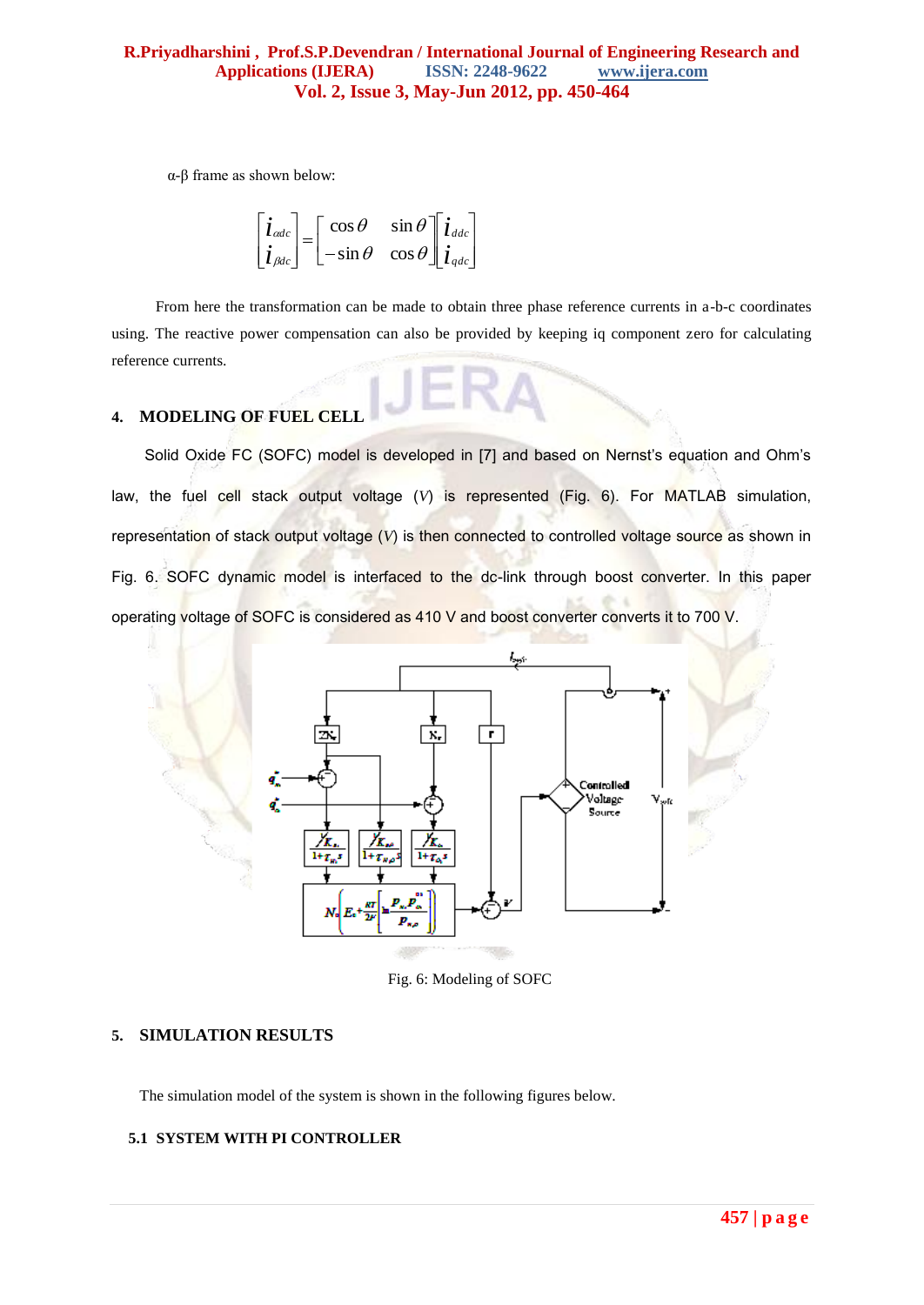The Fig. 7 shows the simulation model of the entire distributed generation system. The Fig 8 and 9 represent the simulation model of power regulator and the current regulator, which helps in mitigating voltage sag and reactive power compensation and also makes fuel cell to operate at maximum power level.



Fig 9:Simulation model of current regulator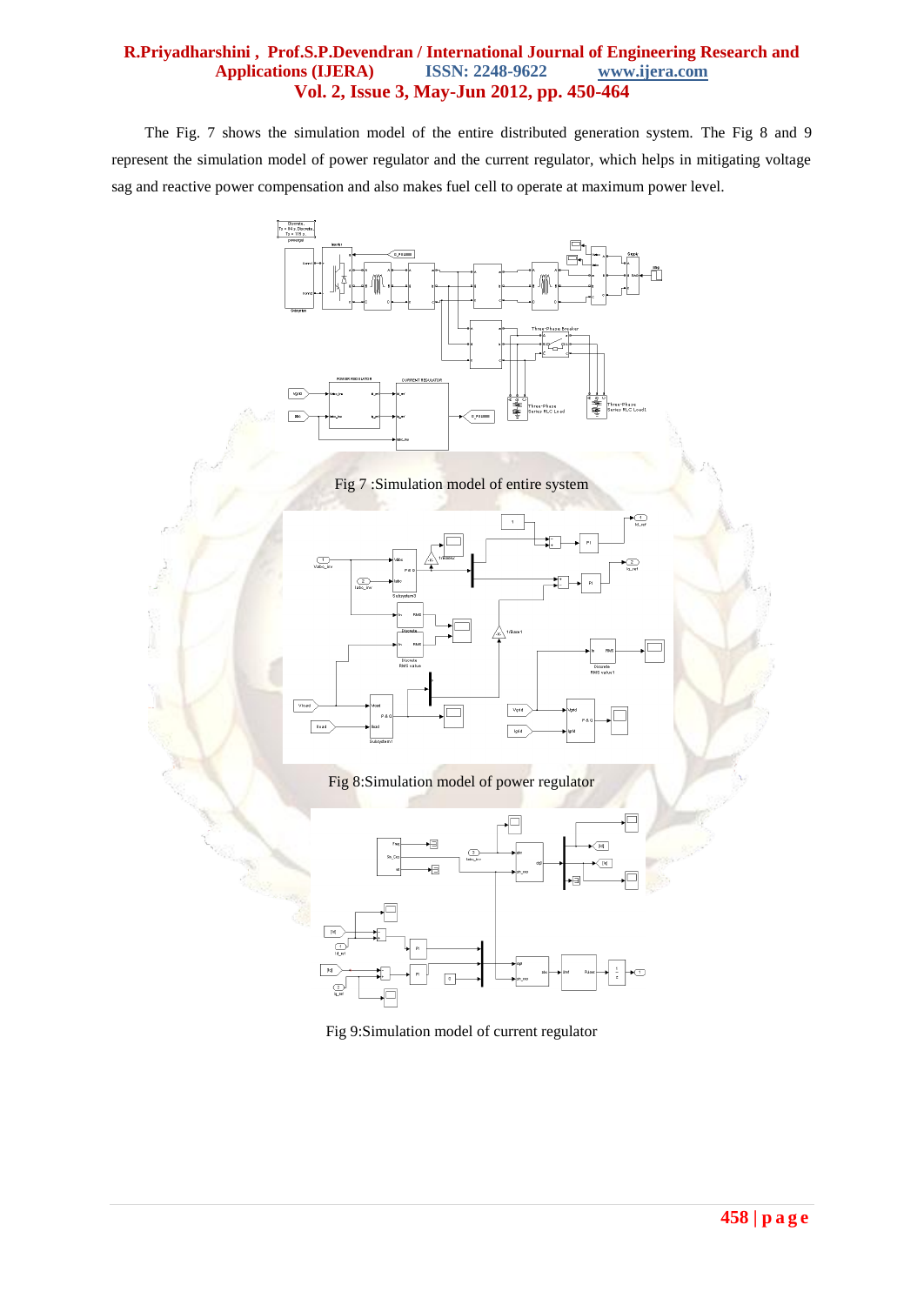

Fig10: Grid current waveform

In the Fig. 10, from 2.5 to 3sec load connected at PCC is more than the FC generation (maximum capacity) and before 2.5 and after 3 sec load is less then that of fuel cell maximum generation so during 2.5 to 3 required real power flow from grid to load, before 2.5 and after 2.3, grid is taking some power from fuel cell and the respective real and reactive powers of load is shown in Fig 11.



In the figure shown above ,i.e, Fig 11, load power is more than that of generation of fuel cell, so grid provide only remaining real power to load but grid do not supply any reactive power to load (i.e., reactive power supplied/taking by the grid to PCC is zero). This is achieved by reactive power compensation by proper control of DSTATCOM.



Fig 12:Inverter power

In the Fig shown above, i.e, Fig 12, inverter compensate reactive power that how much reactive power is connected to PCC and this control allows to operate fuel cell at maximum level of power generation.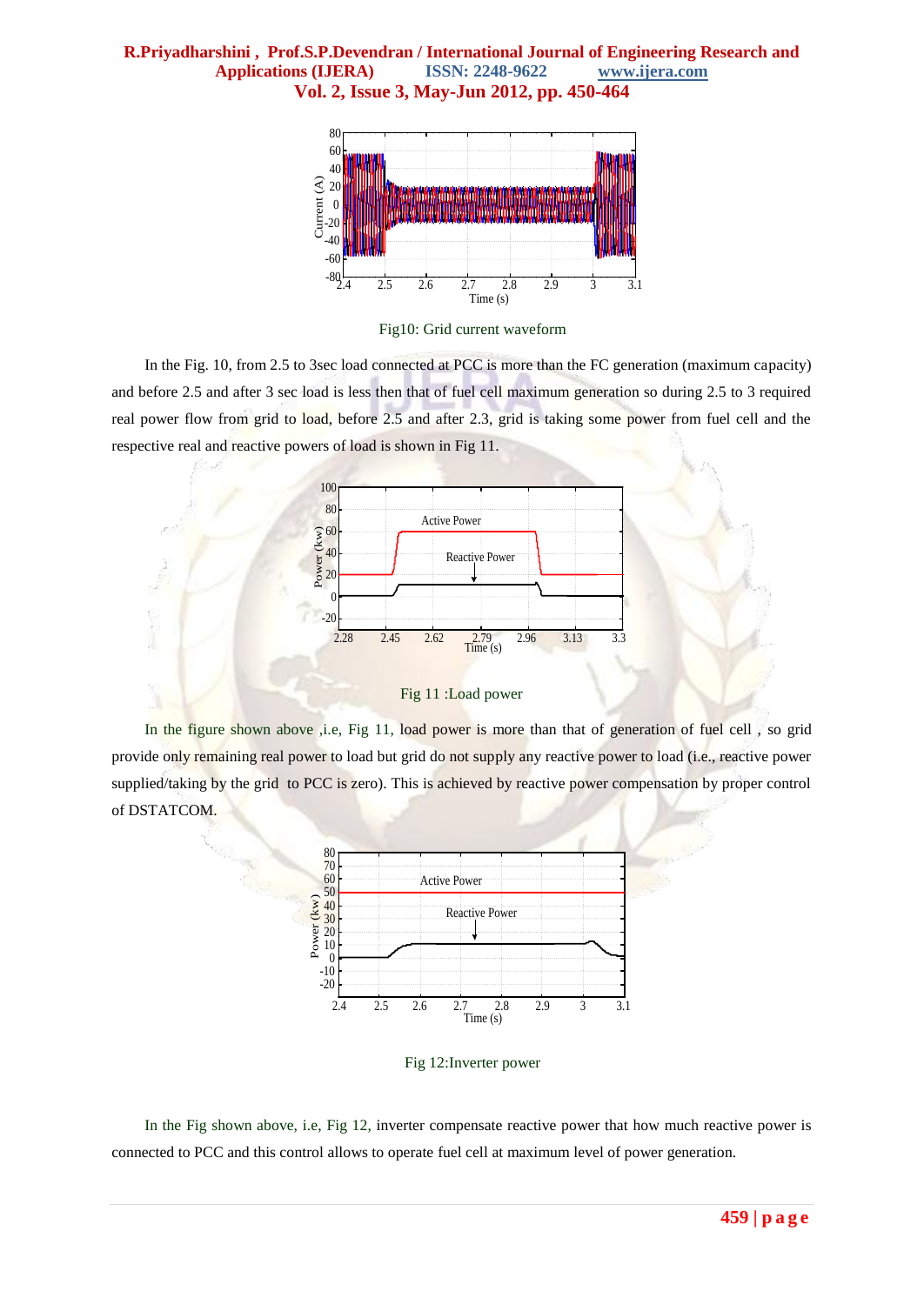

After compensated reactive power by inverter or DSTATCOM, reactive power supplied or consumed by grid is zero and the flow of active power is depends on both generation of FC and active load power connected to the PCC. This is shown in Fig. 13.



In the figure shown above ,i.e, Fig 14,the voltage produced across DC converter is 710 V dc which is boosted from 410V dc and in all the cases this dc-link voltage is maintained at its reference value (710V).



Fig 10:Rms voltage waveform at PCC

In the figure shown above ,i.e, Fig 15,the rms voltage varies from 440 V ac to 430 V and again increased to 440V and kept constant till load change is occurred in interval of 2.4 to 3 seconds and it increases to above 444 V ac.Hence the proposed control compensates reactive power and as well as improve the power quality by maintains good stability of voltage.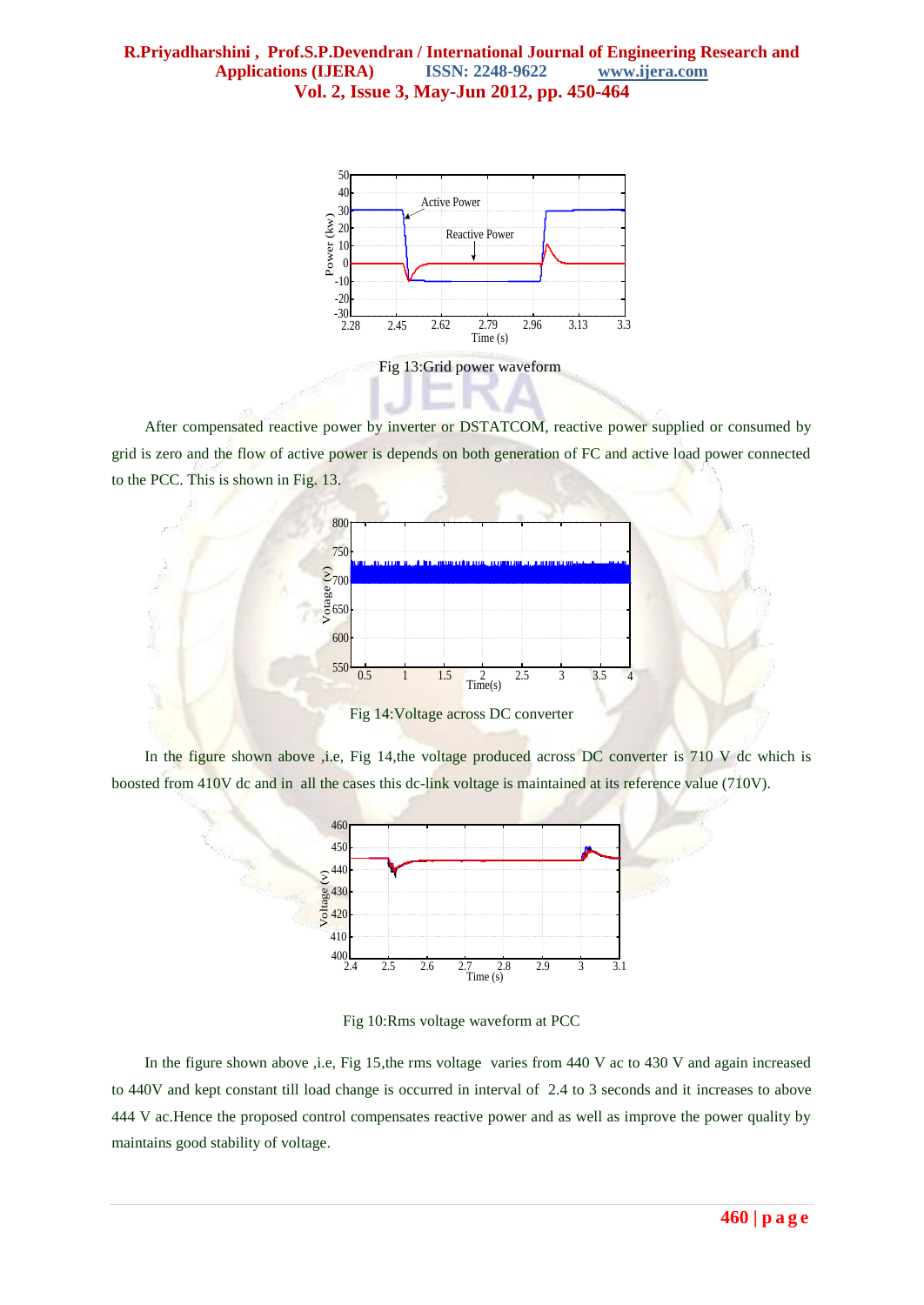### **5.2 SYSTEM WITH FUZZY CONTROLLER**

The simulation model of the system is shown in the following figures below.

The Fig. 16 shows the simulation model of the entire distributed generation system. The Fig 17 and 18 represent the simulation model of power regulator and the current regulator, which helps in mitigating voltage sag and reactive power compensation and also makes fuel cell to operate at maximum power level.



Fig 17:Simulation model of power regulator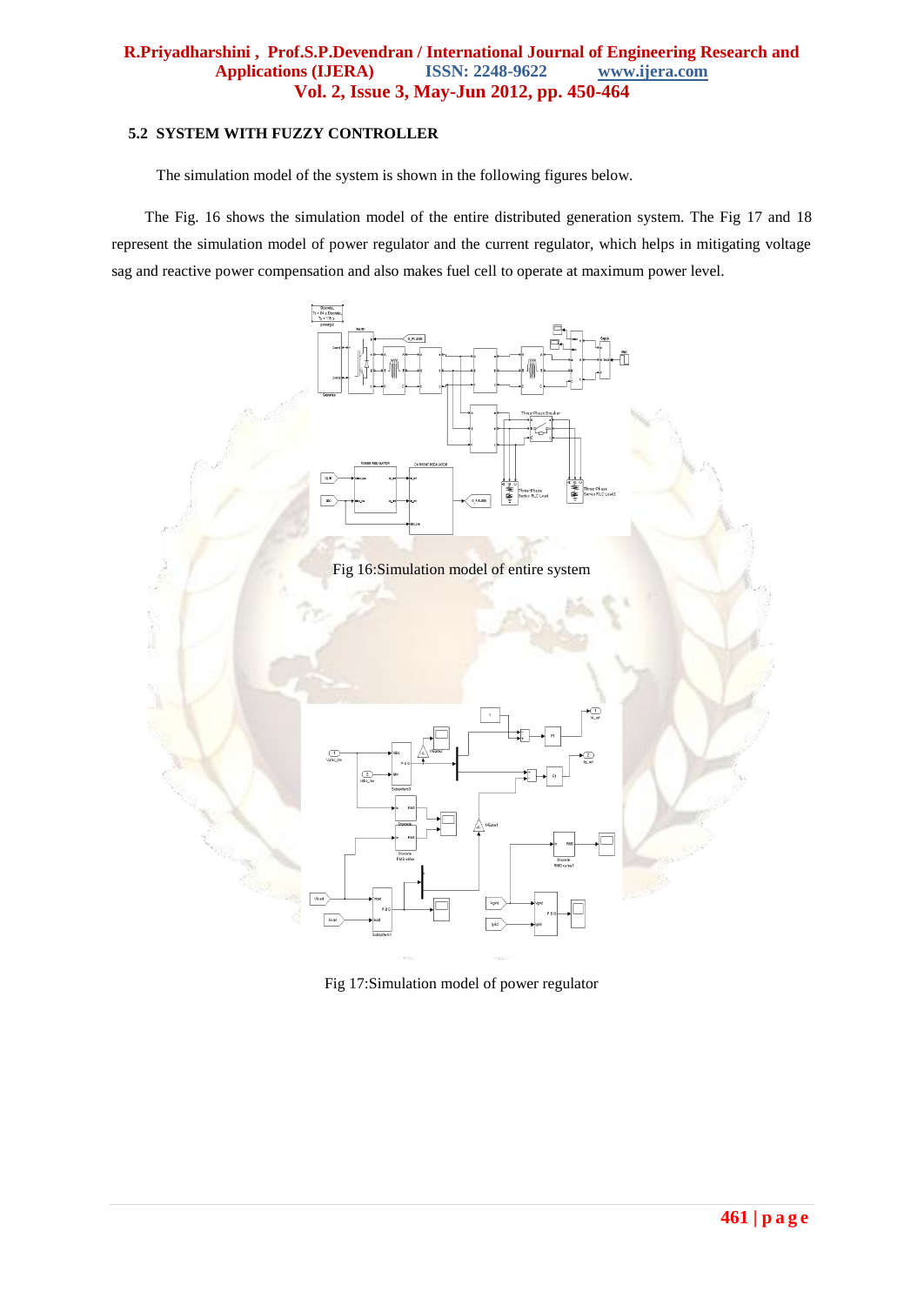

Fig 18:Simulation model of current regulator





In the Fig. 19, from 2.5 to 3sec load connected at PCC is more than the FC generation (maximum capacity) and before 2.5 and after 3 sec load is less then that of fuel cell maximum generation so during 2.5 to 3 required real power flow from grid to load, before 2.5 and after 2.3, grid is taking some power from fuel cell and the respective real and reactive powers of load is shown in Fig 20.



Fig 20:Load power

In the figure shown above ,i.e, Fig 20, load power is more than that of generation of fuel cell, so grid provide only remaining real power to load but grid donot supply any reactive power to load (i.e., reactive power supplied/taking by the grid to PCC is zero). This is achieved by reactive power compensation by proper control of DSTATCOM.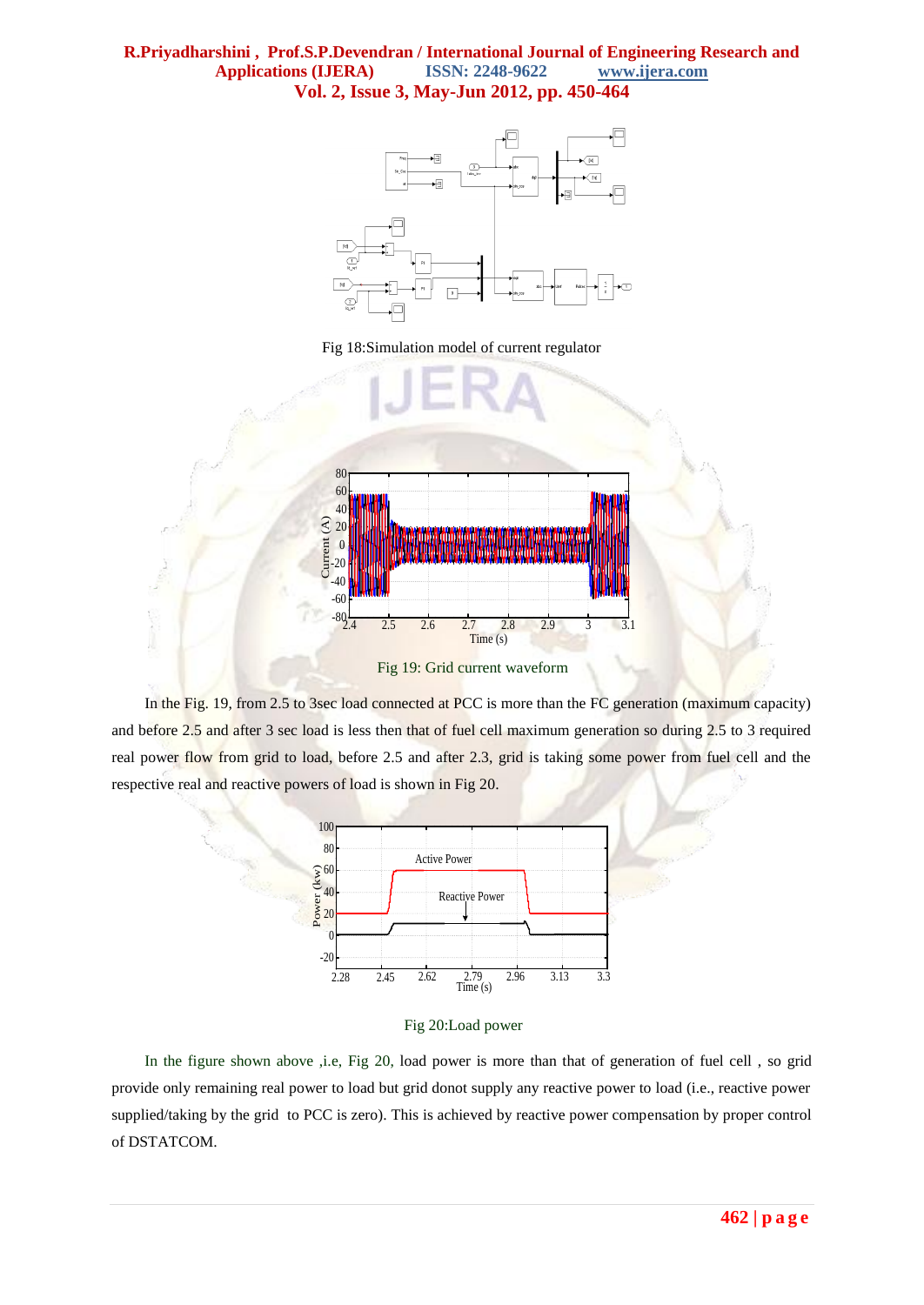

Fig 21 :Inverter power

In the Fig shown above, i.e, Fig 21, inverter compensate reactive power that how much reactive power is connected to PCC and this control allows to operate fuel cell at maximum level of power generation.



After compensated reactive power by inverter or DSTATCOM, reactive power supplied or consumed by grid is zero and the flow of active power is depends on both generation of FC and active load power connected to the PCC. This is shown in Fig. 22.



Fig 23:Voltage across DC converter

In the figure shown above ,i.e, Fig 23,the voltage produced across DC converter is 700 V dc which is boosted from 410V dc and in all the cases this dc-link voltage is maintained at its reference value (700V).Ripples in dc link is less with fuzzy controller compared to PI controller as shown in Fig 15.